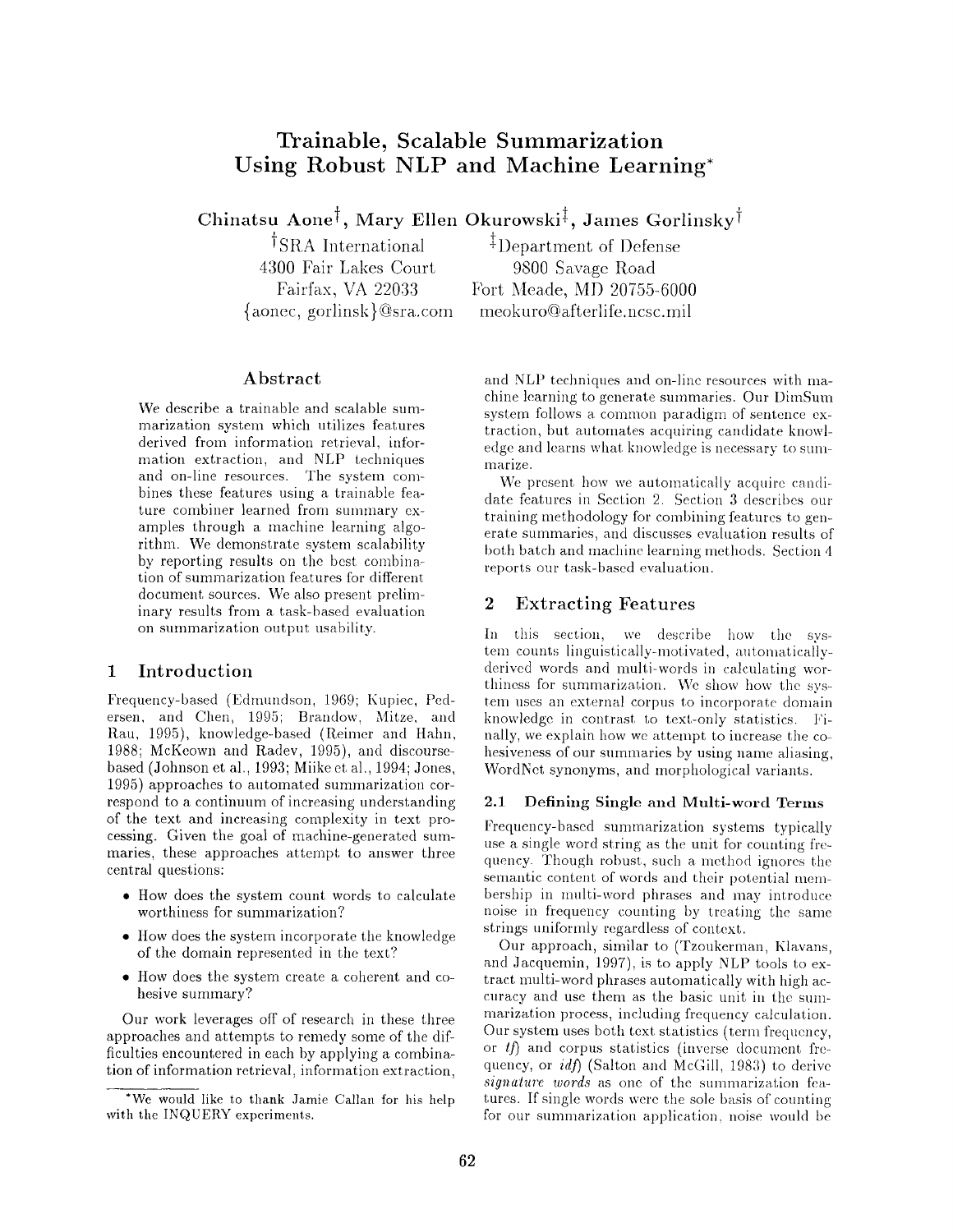introduced both in term frequency and inverse document frequency.

First, we extracted two-word noun collocations by pre-processing about 800 MB of **L.A.** Times/Washington Post newspaper articles using a POS tagger and deriving two-word noun collocations using mutual information. Secondly, we employed SRA's NameTag<sup>TM</sup> system to tag the aforementioned corpus with names of people, entities, and places, and derived a baseline database for *iJ\*idfcal*culation. Multi-word names (e.g., "Bill Clinton") are treated as single tokens and disambiguated by semantic types in the database.

#### 2.2 Acquiring Knowledge of the Domain

Knowledge-based summarization approaches often have difficulty acquiring enough domain knowledge to create conceptual representations for a text. We have automated the acquisition of *some* domain knowledge from a large corpus by calculating *idfval*ues for selecting signature words, deriving collocations statistically, and creating a word association index (Jing and Croft,  $1994$ ).

## 2.3 Recognizing Sources of Discourse Knowledge. through Lexical Cohesion

Our approach to acquiring sources of discourse knowledge is much shallower than those of discoursebased approaches. For a target text for summarization, we tried to capture, lexical cohesion of signature words through name aliasing with the NameTag tool, synonyms with WordNet, and morphological variants with morphological pre-processing.

# **3** Combining Features

\Ve experimented with combining summarization features in two stages. In the first batch stage, we experimented to identify what features are most effective for signature words. In the second stage, we took the best combination of features determined by the first stage and used it to detine "high scoring signature words." Then, we trained DimSum over highscore signature word feature, along with conventional leugth and positional information, to determine which training features are most useful in rendering useful summaries. We also experimented with the effect of training and different corpora types.

#### 3.1 Batch Feature Combiner

#### **3.1.1** Method

In DimSum, sentences are selected for a summary based upon a score calculated from the different combinations of signature word features and their expansion with the discourse features of aliases, synonyms, and morphological variants. Every token in a document is assigned a score based on its *tf\*idf*  value. The token score is used, in turn, to calculate the score of each sentence in the document. The score of a sentence is calculated as the average of the scores of the tokens contained in that sentence. To obtain the best combination of features for sentence extraction, we experimented extensively.

The sunnnarizer allows us to experiment with both how we count and what we count for both inverse document frequency and term frequency values. Because different baseline databases can affect *idfvalues,* we examined the effect on summarization of multiple baseline databases based upon multiple definitions of the signature words. Similarly, the discourse features, i.e., synonyms, morphological variants, or name aliases, for signature words, can affect tf values. Since these discourse features boost the term frequency score within a text when they are treated as variants of signature words, we also examined their impact upon summarization.

After every sentence is assigned a score, the top  $n$ highest scoring sentences are chosen as a summary of the content of the document. Currently, the Din> Sum system chooses the number of sentences equal to a power  $k$  (between zero and one) of the total number of sentences. This scheme has an advantage over choosing a given percentage of document size as it yields more information for longer documents while keeping summary size manageable.

#### **3.1.2** Evaluation

Over 135,000 combinations of the above parameters were performed using 70 texts from L.A. Times/Washington Post. We evaluated the summary results against the human-generated  $ex$ tracts for these 70 texts in terms of F-Measures. As the results in Table 1 indicate, name recognition, alias recognition and WordNet (for synonyms) all make positive contributions to the system summary performance.

The most significant result of the batch tests was the dramatic improvement in performance from withholding person names from the feature combination algorithm.The most probable reason for this is that personal nanms usually have high *idf* values, but they are generally not good indicators of topics of articles. Even when names of people are associated with certain key events, documents are not usually *about* these people. Not only do personal names appear to be very misleading in terms of signature word identification, they also tend to mask synonym group performance. WordNet synonyms appear to be effective only when names are suppressed.

## **3.2** Trainable Feature Combiner

#### 3.2.1 Method

With our second method, we developed a trainable feature combiner using Bayes' rule. Once we had defined the best feature combination for high scoring *tf\*idf* signature words in a sentence in the first round, we tested the inclusion of commonly acknowledged positional and length informa-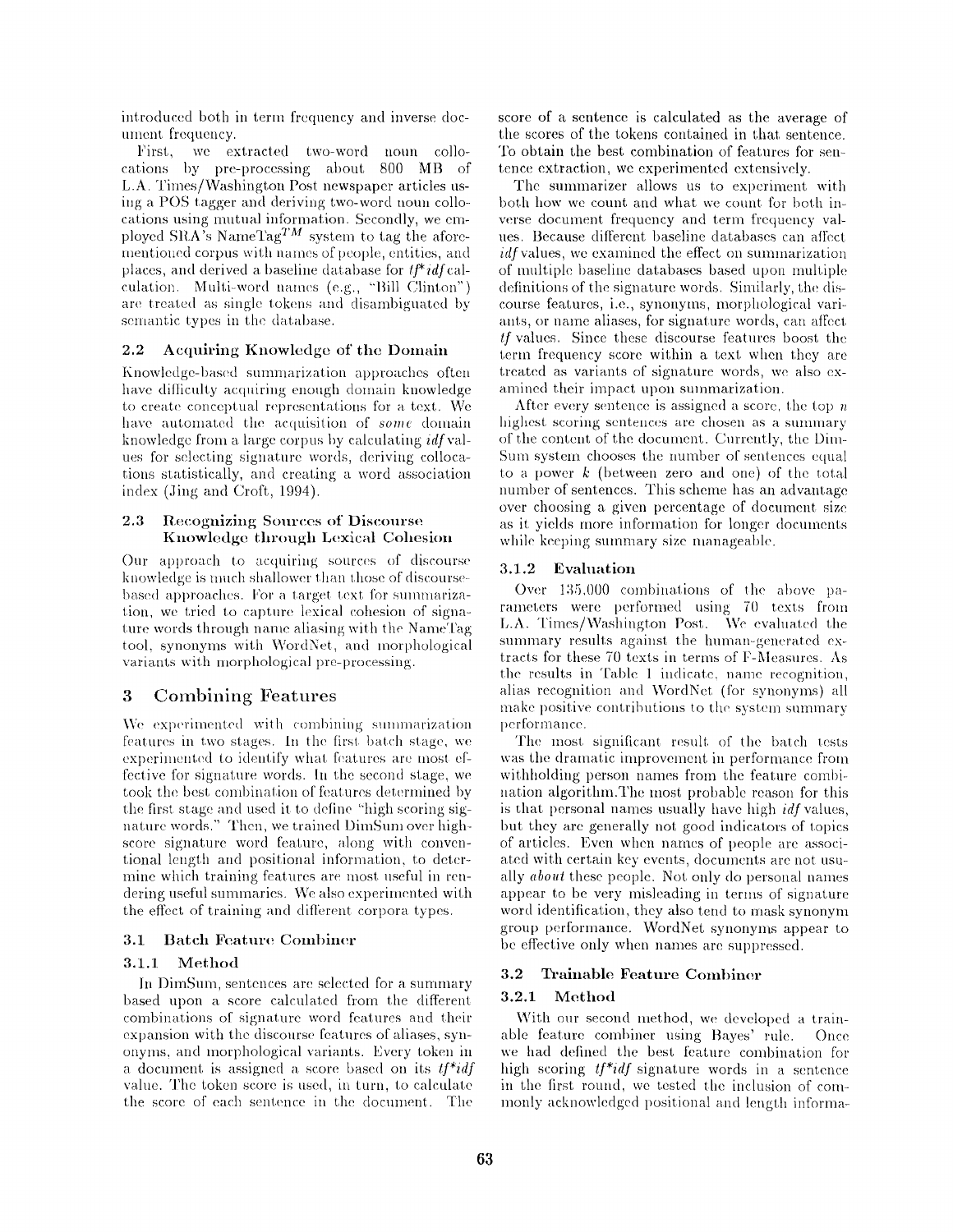| Entity | $\overline{\text{Place}}$ | Person | <b>Alias</b> | Syn. | $\overline{\Gamma\text{-M}}$ |
|--------|---------------------------|--------|--------------|------|------------------------------|
|        |                           |        |              |      | $\overline{41.3}$            |
|        |                           |        |              |      | 40.7                         |
|        |                           |        |              |      | 40.4                         |
|        |                           |        |              |      | $\overline{39.6}$            |
|        | ۰.                        |        |              |      | 39.5                         |
|        |                           |        |              |      | 39.0                         |
|        |                           |        |              |      | 37.4                         |
|        |                           |        |              |      | 37.4                         |
|        |                           |        |              |      | 37.2                         |
|        |                           |        |              |      | $\overline{36.7}$            |

Table 1: Results for Different Feature Combinations

tion. From manually extracted summaries, the system automatically learns to combine the following extracted features for summarization:

- short sentence length (less than 5 words)
- inclusion high-score *tf\*idf* signature words in a sentence
- sentence position in a document (lst, 2nd, 3rd or 4th quarter)
- sentence position in a paragraph (initial, medial, final)

Inclusion in the high scoring *tf\*idf* signature word set was determined by a variable system parameter (identical to that used in the pre-trainable version of the system). Unlike Kupiec *et al.'s* experiment, we did not use the *cue word* feature. Possible values of the paragraph feature are identical to how Kupiec *et al.* used this feature, but applied to all paragraphs because of the short length of the newspaper articles,

#### 3.2.2 **Evaluation**

We performed two different rounds of experiments, the first with newspaper sets and the second with a broader set from the TREC-5 collection (Harman and Voorhees, 1996). In both rounds we experimented with

- different feature sets
- different data sources
- the effects of training.

In the first round, we trained our system on 70 texts from the L.A. Times/Washington Post (latwpdevl) and then tested it against 50 new texts from the L.A. Times/Washington Post (latwp-testl) and 50 texts from the Philadelphia Inquirer (pi-testl). The results are shown in Table 2. In both cases, we found that the effects of training increased system scores by as much as 10% F-Measure or greater. Our results are similar to those of Mitra (Mitra, Singhal, and Buckley, 1997), but our system with the trainable combiner was able to outperform the lead sentence summaries.

| Text Set          | Training? | $F-M$ | $_{\rm{lead}}$ |
|-------------------|-----------|-------|----------------|
| latwp-dev1        | NΟ        | 41.3  |                |
| latwp-dev1        | YES       | 49.9  | 48.2           |
| latwp-test1       | NΟ        | 31.9  |                |
| $l$ atwp-test $l$ | YES.      | 44.6  | 42.0           |
| $pi-test1$        | NΟ        | 40.5  |                |
| pi-test1          | Y ES      | 49.7  | 47.7           |

Table 2: Results on Different Test Sets with or without Training

| $F-M$ | Sentence | High         | Document  | Paragraph    |
|-------|----------|--------------|-----------|--------------|
|       | Length   | Score        | Position  | Position     |
| 24.6  |          |              |           | ┿            |
| 24.6  | $+$      |              |           | $\div$       |
| 39.2  | $\div$   |              |           |              |
| 39.7  |          |              |           |              |
| 39.7  |          | ┿            |           |              |
| 39.7  | $+$      | $+$          |           |              |
| 39.7  |          | $^{+}$       |           | $^{+}$       |
| 39.7  | $\div$   | $+$          |           | ┿            |
| 43.8  |          |              | $^{+}$    |              |
| 45.1  |          |              |           | $\pm$        |
| 45.5  | $^{+}$   |              | $+$       | $\mathrm{+}$ |
| 45.7  |          |              | $\div$    |              |
| 46.6  |          | $\mathrm{+}$ | $^{+}$    |              |
| 46.6  | $^{+}$   | $^{+}$       | $\ddot{}$ |              |
| 48.4  |          | $^{+}$       | $^{+}$    |              |
| 49.9  |          | $^{+}$       |           | $^+$         |

Table 3: Effects of Different Training Features

Table 3 summarizes the results of using different training features on the 70 texts from L.A. Times/Washington Post (latwp-dev1). It is evident that positional information is the most valuable. while the sentence length feature introduces the most noise. High scoring signature word sentences contribute, especially in conjunction with the positional information and the paragraph feature. High Score refers to using ant<sup>\*</sup>idfmetric with Word-Net synonyms and name aliases enabled, person names suppressed, but all other name types active.

The second round of experiments were conducted using 100 training and 100 test texts for each of six sources from the the TREC 5 corpora (i.e., Associated Press, Congressional Records, Federal Registry, Financial Times, Wall Street Journal, and Ziff). Each corpus was trained and tested on a large baseline database created by using multiple text sources. Results on the test sets are shown in 'Fable 4. The discrepancy in results among data sources suggests that summarization may not be equally viable for all data types. This squares with results reported in (Nomoto and Matsumoto, 1997) where learned attributes varied in effectiveness by text type.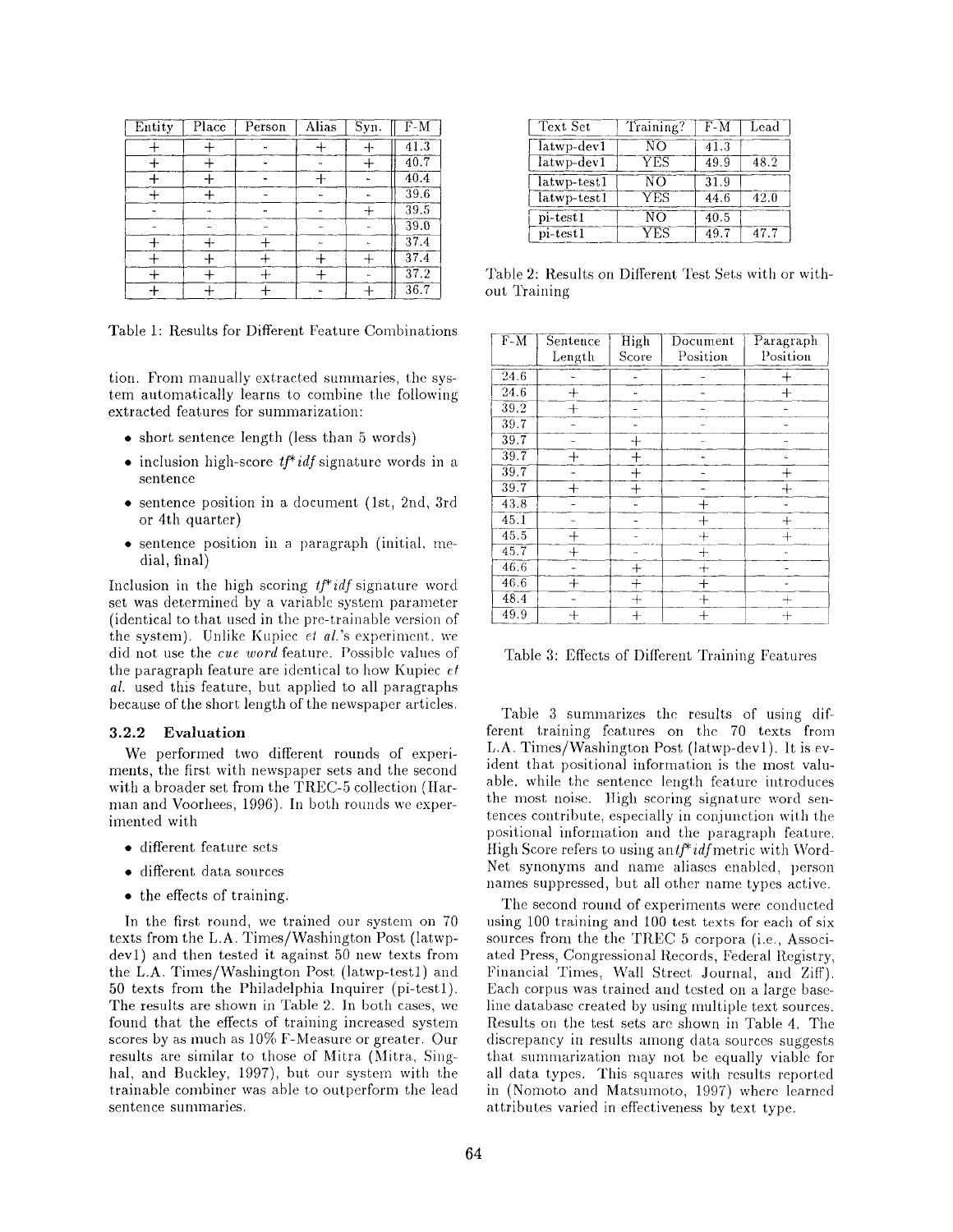| Text Set       | F-M  | Precision | Recall | Short | High Score | Doc. Position | Para. Position |
|----------------|------|-----------|--------|-------|------------|---------------|----------------|
| ap-test1       | 49.7 | 47.5      | 52.1   | YES   | YES.       | YÉS           | YES            |
| cr-test1       | 36.1 | 35.1      | 37.0   | YES   | NО         | YES           | YES            |
| fr-test1       | 38.4 | 33.8      | 44.5   | YES   | NО         | YES.          | ŸES            |
| ft-test1       | 46.5 | 41.8      | 52.3   | YES.  | YES        | YES           | NΟ             |
| wsj-test1      | 51.5 | 48.5      | 54.8   | YES   | NΟ         | YES           | YES            |
| $z$ f-test $1$ | 46.6 | 45.0      | 48.3   | NΟ    | ΥES        | YES           | YES            |

Table 4: Results of Summaries for Different Corpora

# **4 Task-based Evaluation**

The goal of our task-based evaluation was to determine whether it was possible to retrieve automatieally generated summaries with similar precision to that of retrieving the full texts. Underpinning this was the intention to examine whether a generic summary could *substitute* for a full-text document given that a common application for summarization is assumed to be browsing/scanning summarized versions of retrieved documents. The assumption is that summaries help to accelerate the browsing/scanning without information loss.

Miike *et al.* (1994) described preliminary experiments comparing browsing of original full texts with browsing of dynamically generated abstracts and reported that abstract browsing was about 80% of the original browsing function with precision and recall about the same. There is also an assumption that summaries, as encapsulated views of texts, may actually improve retrieval effectiveness. (Brandow, Mitze, and Rau, 1995) reported that using programmatically generated summaries improved precision significantly, but with a dramatic loss in recall.

We identified 30 TREC-5 topics, classified by the easy/hard retrieval schema of (Voorhees and Harman, 1996), five as hard, five as easy, and the remaining twenty were randomly selected. In our evaluation, INQUERY (Allan et al., 1996) retrieved and ranked 50 documents for these 30 TREC-5 topics. Our summary system summarized these 1500 texts at 10% reduction, 20%, 30%, and at what our system considers the BEST reduction. For each level of reduction, a new index database was built, for IN-QUERY, replacing the full texts with summaries.

The 30 queries were run against the new database, retrieving 10,000 documents per query. At this point, some of the summarized versions were dropped as these docmnents no longer ranked in the 10,000 per topic, as shown in Table 5. For each query, all results except for the documents summarized were thrown away. New rankings were computed with the remaining summarized documents. Precision for the INQUERY baseline (INQ base) was then compared against each level of the reduction. Table 6 shows that at each level of reduction the overall precision dropped for the summarized versions. With more reduction, the drop was more dra-

| Precision at | INQ base | INO.BEST |
|--------------|----------|----------|
| $5$ docs     | .8000    | .8000    |
| $10$ docs    | .8000    | .7800    |
| $15$ docs    | .7465    | .7200    |
| $20$ docs    | .7600    | .7200    |
| $30$ docs    | 7067     | .6733    |

Table 7: Precision for 5 High Recall Queries

matic. However, the BEST summary version performed better than the percentage methods.

We examined in more detail document-level averages for five "easy" topics for which the INQUERY system had retrieved a high number of texts. Table  $7$  reveals that for topics with a high INQUERY retrieval rate the precision is comparable. We posit that when queries have a high number of relevant documents retrieved, the summary system is more likely to *reduce* information rather than *lose* information. Query topics with a high retrieval rate are likely to have documents on the subject matter and therefore the summary just reduces the information, possibly alleviating the browsing/scanning load.

We are currently examining documents lost in the re-ranking process and are cautious in interpreting results because of the difficulty of closely correlating the term selection and ranking algorithms of automatic IR systems with human performance. Our experimental results do indicate, however, that generic summarization is more useful when there are many documents of interest to the user and the user wants to scan summaries and weed out less relevant document quickly.

## 5 Summary

Our summarization system leverages off research in information retrieval, information extraction, and NLP. Our experiments indicate that automatic summarization performance can be enhanced by discovering different combinations of features through **a**  machine learning technique, and that it can exceed lead summary performance and is affected by data source type. Our task-based evaluation reveals that generic summaries may be more effectively applied to high-recall document retrievals.